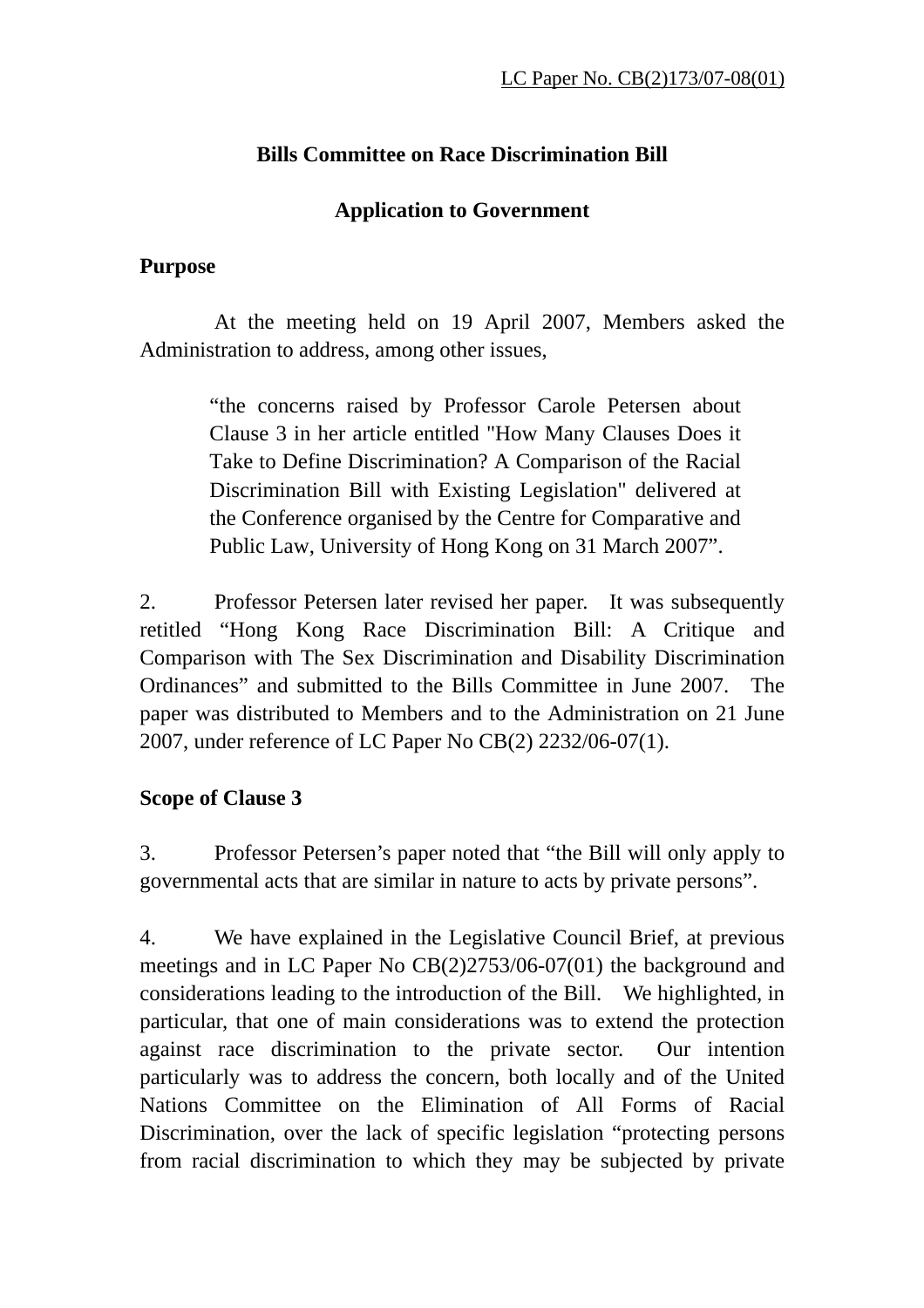persons, groups or organisations". In preparing the Bill, we had been mindful of the need to strike a balance among the divergent interests of different parties, taking into account the likely impact of the provisions upon implementation. We had also been careful to ensure that the provisions in the law are clearly defined so as to minimise the risk of potential litigation that would pose unnecessary burden and disruptions to the society.

5. The Bill, including the proposed Clause 3, does not absolve the Government and public authorities from existing obligations under the Basic Law and the Hong Kong Bill of Rights Ordinance (HKBORO). In other words, an act of the Government or any public authority which contravenes the HKBORO may still be challenged in the Court under the law, even if it falls outside the scope of the new tort of race discrimination under the Bill.

### **Remedies under the HKBORO**

6. Professor Petersen's paper noted that the Equal Opportunities Commission (EOC) "has no authority to enforce the BRO (Bill of Rights Ordinance) and most victims of discrimination simply cannot afford to pursue a complaint without the EOC's assistance. Moreover, the remedies that can be obtained for a breach of the BRO are less desirable than those that can be obtained under the RDB." These concerns are in our view unwarranted.

7. The HKBORO has operated in Hong Kong since 1991 and people from all sectors irrespective of their race have been able to use the HKBORO to bring legal proceedings against the Government. It should be noted that section 5AA of the Legal Aid Ordinance, Cap 91, provides specifically that the Director of Legal Aid may waive the limit of financial resources under the "means test" for legal aid, "in proceedings in which a breach of the HKBORO, or an inconsistency with the International Covenant on Civil and Political Rights as applied to Hong Kong is an issue". The provision ensures that no one will be denied access to court for legal redress under the HKBORO due to a lack of means.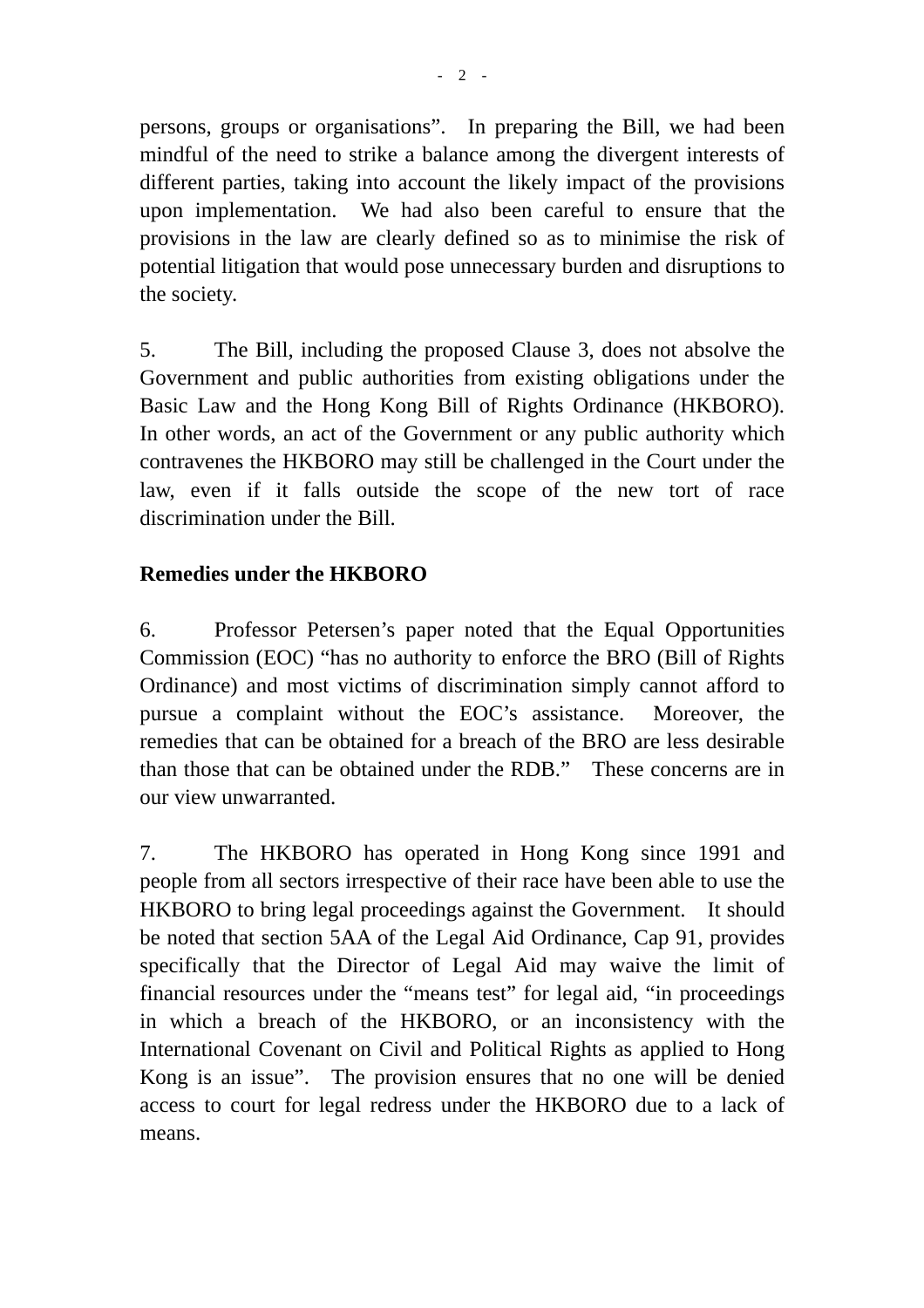8. Section 6(1) of the HKBORO provides that –

"A court or tribunal

- (a) in proceedings within its jurisdiction in an action for breach of this Ordinance;
- (b) in other proceedings within its jurisdiction in which a violation or threatened violation of the Bill of Rights is relevant;

may grant such remedy or relief, or make such order, in respect of such a breach, violation or threatened violation as it has power to grant or make in those proceedings and as it considers appropriate and just in the circumstances."

9. This is a broad provision. Orders that may be made include an order of certiorari, mandamus or prohibition. It may also include an order for financial compensation should the court consider it appropriate and just in the circumstances. There can be no grounds for regarding such remedies afforded by the HKBORO to be less adequate than those proposed in the Bill.

### **Hypothetical scenarios**

10. Our comments on the major hypothetical situations cited by Professor Petersen are set out in the following paragraphs.

11. Professor Petersen cited a hypothetical situation under which an ethnic Indian gets a speeding ticket while two other drivers (one white, one Chinese) are allowed to leave. It is not clear whether Professor Petersen meant that a policeman, in issuing a speeding ticket against a particular driver, must make sure not only that particular driver is guilty of speeding but also that other drivers are not speeding. Obviously, it is the duty of the police to enforce the law. If a police officer failed to perform his duty and let an offender go, a complaint may be made. If the complainant considered himself to have been discriminated on the ground of race by the police officer, he may similarly lodge a complaint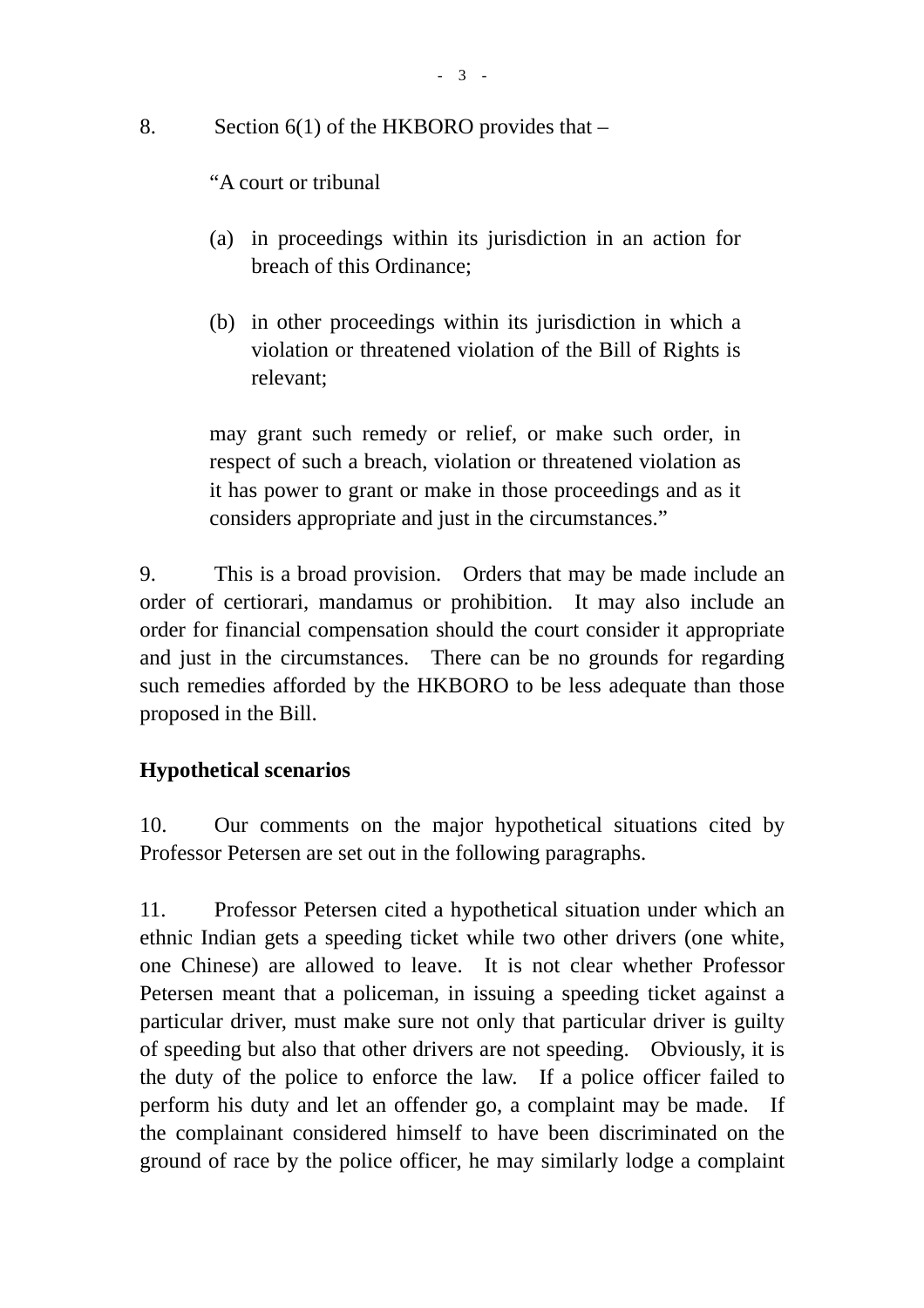through established complaint channels. He is also at liberty to take legal action under existing law.

12. Professor Petersen cited a further hypothetical situation of an Indonesian woman who was refused assistance by a police officer. In *Farah*<sup>1</sup>, the Court of Appeal applying *R (on the application of Amin) v Entry Clearance Officer, Bombay<sup>2</sup>* decided that section 20 of the UK Race Relations Act (RRA) (equivalent to clause 27 of the Bill on provision of goods, services and facilities) applies to the police in giving assistance to the public and protecting the public, as distinct from pursuing and arresting or charging alleged criminals. A member of the public seeking assistance from an officer is quite different from an offender against whom an officer enforces the law. Only the former, but not the latter, is in the nature of service offered to the individual concerned. Therefore, under the Bill, a claim is available to the Indonesian woman concerned who has been refused assistance or, in the course of the event, harassed by a police officer on racial grounds.

13. We must emphasize that the above are general principles and each case must be considered on its own having regard to all relevant circumstances. It would also be wrong for us to jump to conclusions on hypothetical situations and to make assessment on the basis of conjectures and generalisations. Ultimately, whether the situations suggested involved racial discrimination will also be a question of fact for the Court to decide.

14. Professor Petersen made the point that the lack of avenue for complaints to EOC would create "unfairness and inconsistencies" in treatment of such complaints. We should be mindful of the overall system of safeguards for human rights and redress for complaints. With regard to the performance of functions by the Police, there are existing avenues for complaints and the Independent Police Complaints Council also has responsibility to monitor and to review the handling by the Police of complaints by the public.

 $\overline{a}$ 

<sup>1</sup> [1997] 2 WLR 824

 $2$  [1983] 2 AC 818, [1983] 2 All ER 864; in this case, the House of Lords held that the Sex Discrimination Act applies only to acts done on behalf of the Crown which are of a kind similar to acts that might be done by a private person.